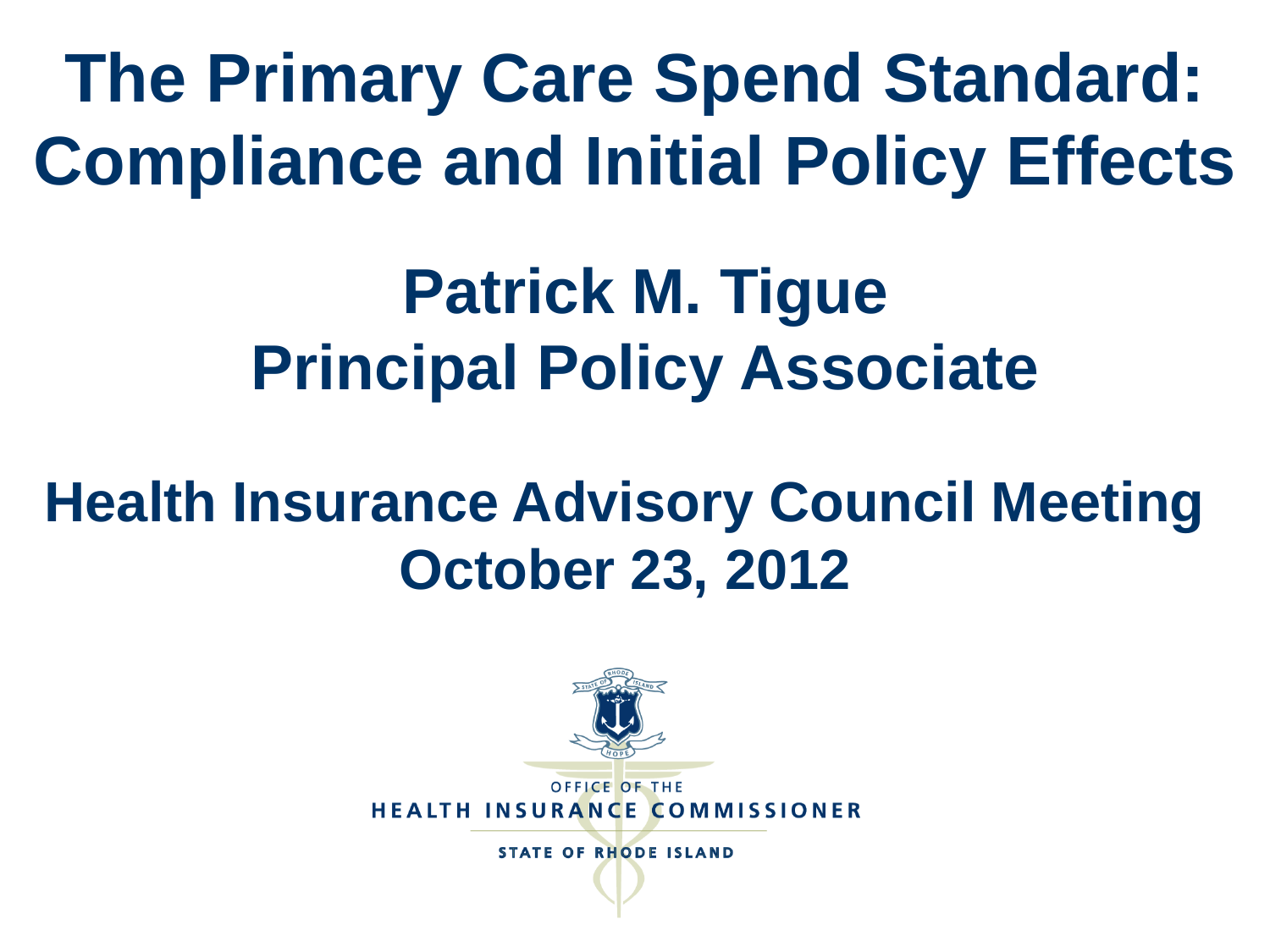

- Introduction
- Compliance
- Initial Policy Effects
- Future Direction

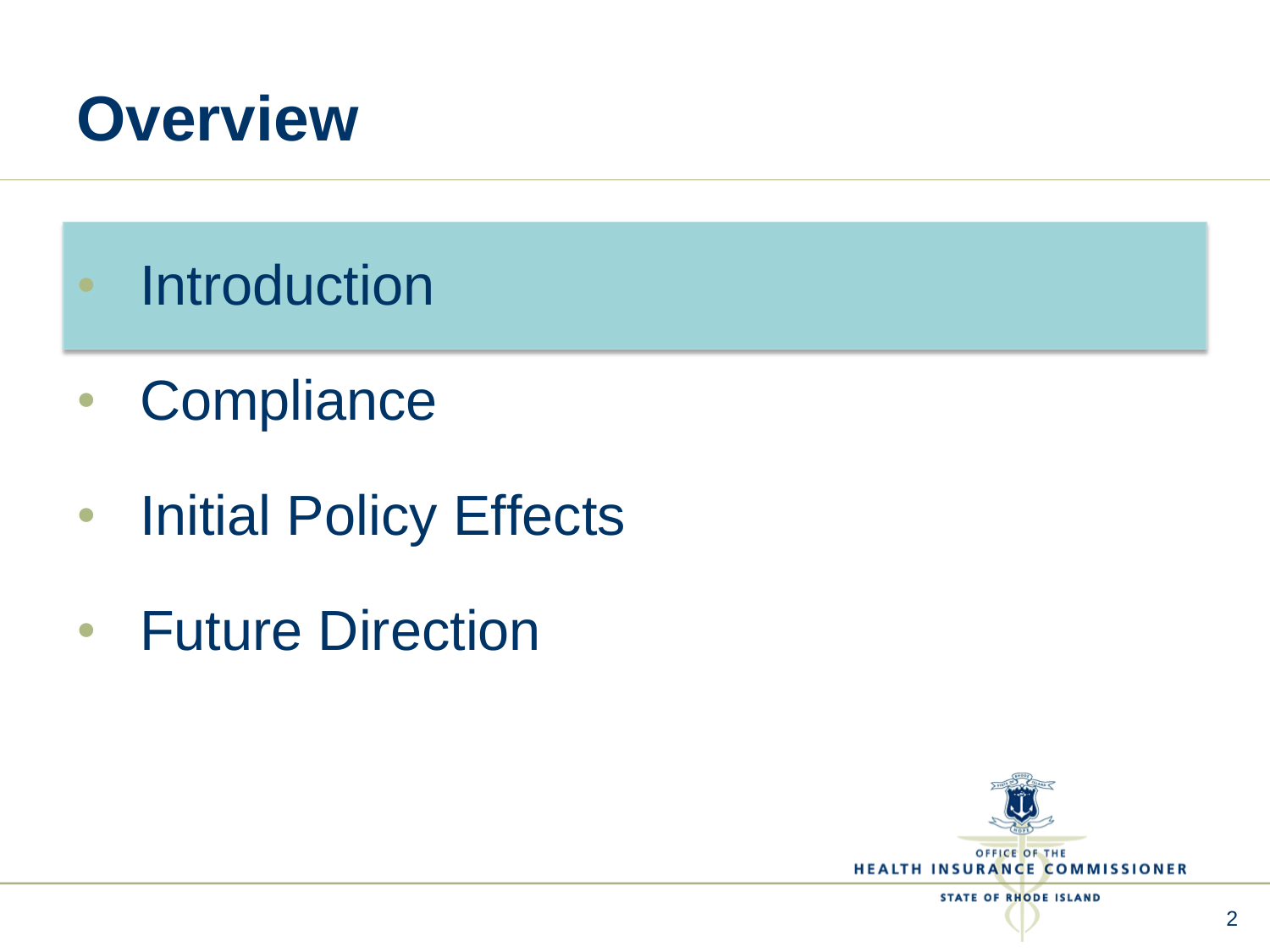## **Introduction**

- In 2010, the State of Rhode Island Office of the Health Insurance Commissioner (OHIC) directed commercial health insurers to comply with a set of four criteria, collectively termed the Affordability Standards, aimed at improving the affordability of health care in Rhode Island.
- Insurers are required to:
	- 1. Expand and improve the primary care infrastructure
	- 2. Spread the adoption of the patient-centered medical home
	- 3. Standardize electronic medical record incentives
	- 4. Work toward comprehensive payment reform across the delivery system

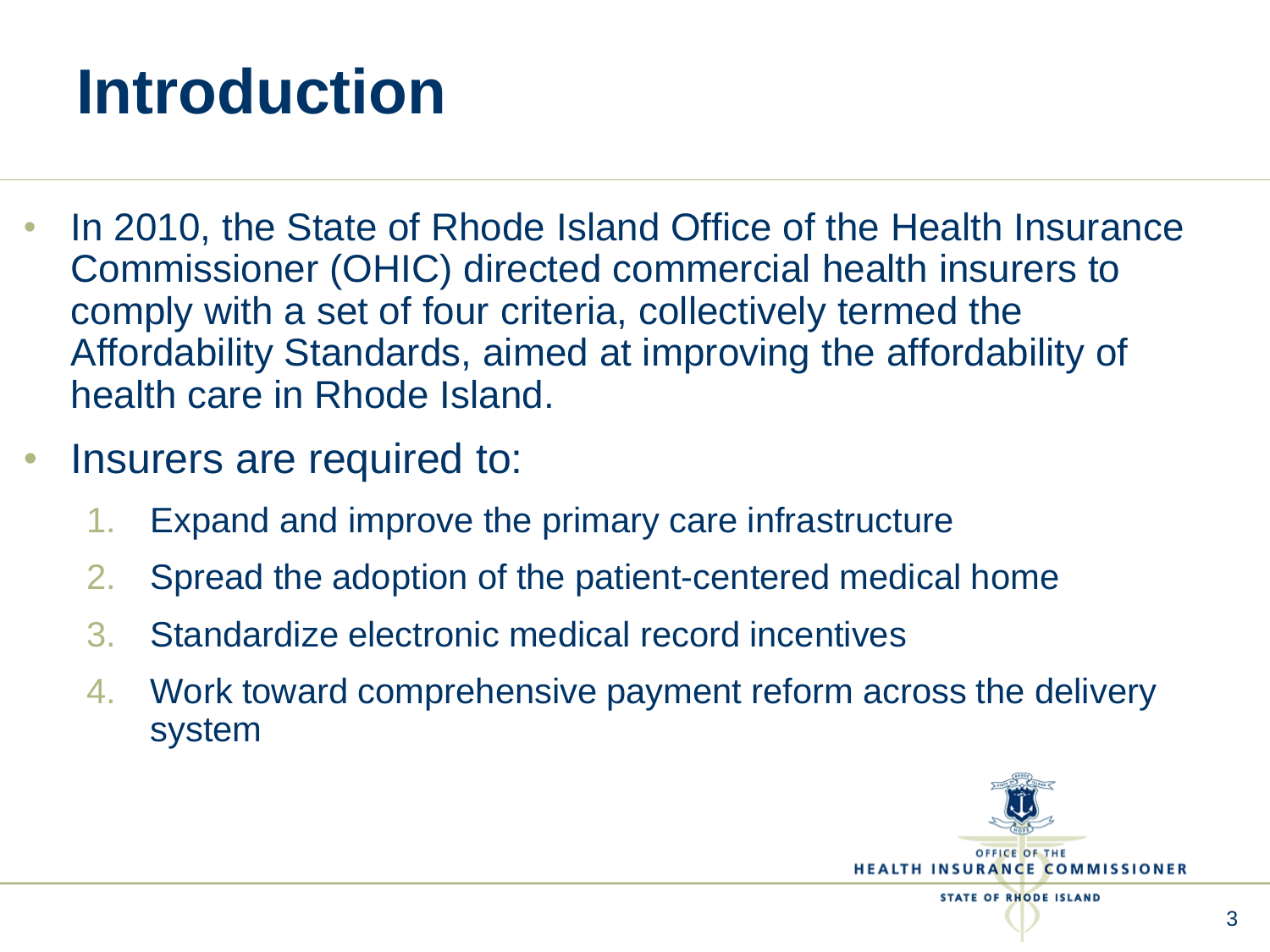## **Primary Care Spend Standard**

- Represents a core component of the OHIC's strategy to facilitate delivery system reform in Rhode Island by bolstering the state's primary care infrastructure and promoting more efficient, affordable health care
- Requires insurers to increase the share of total medical payments made to primary care by one percentage point per year from 2010 to 2014
- Insurers are not allowed to turn this new spending into higher premiums

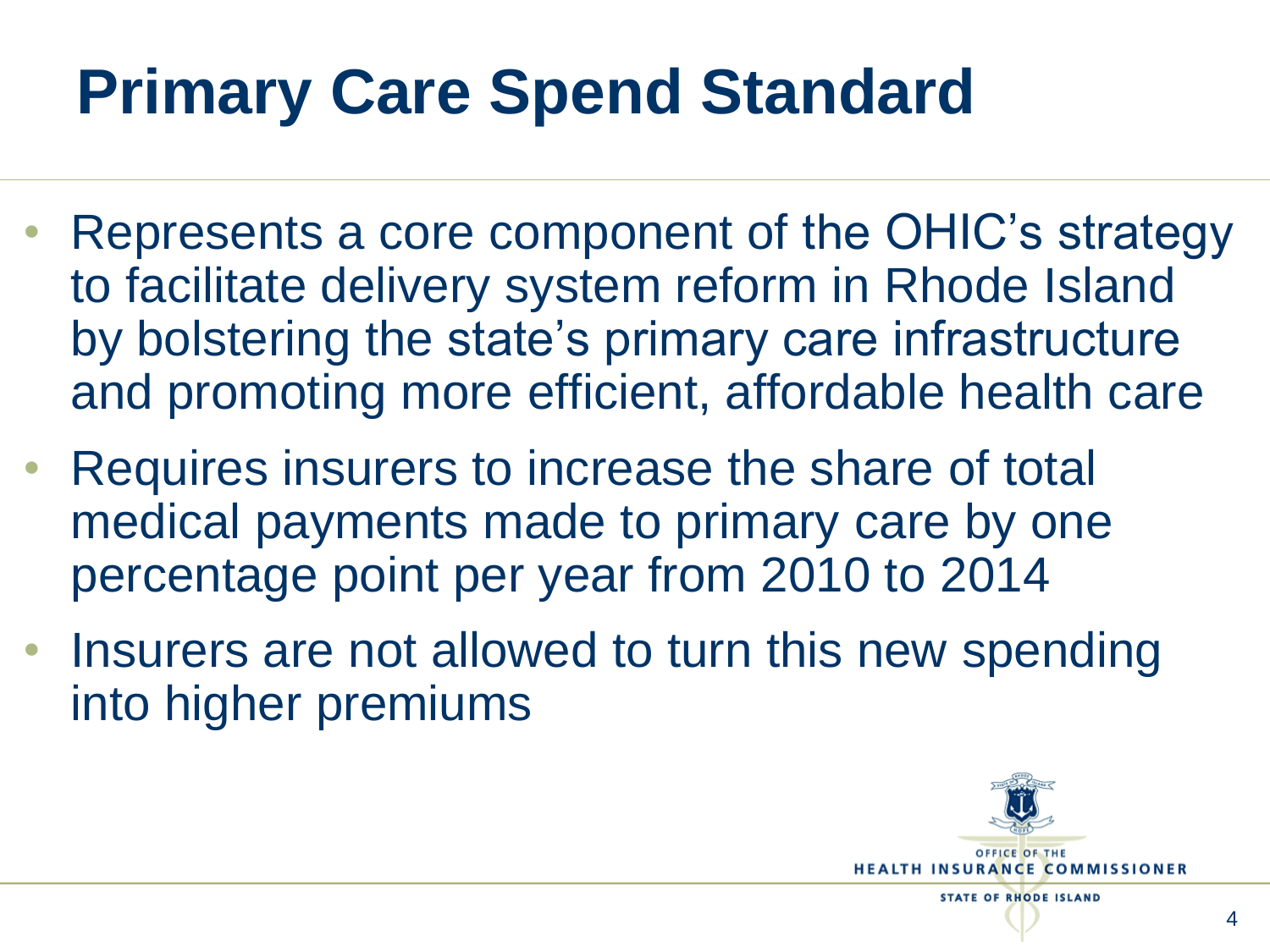# **Key Findings**

- Insurers are hitting their targets.
- Primary care spending is rising while total medical spending is falling.
- Patient centered medical homes (PCMHs) and other non-fee for service (FFS) methods drive the rise in primary care spending (some insurer variation here)
- **Primary care spending will continue to grow in the years ahead. We must be thoughtful about how we spend this money.**

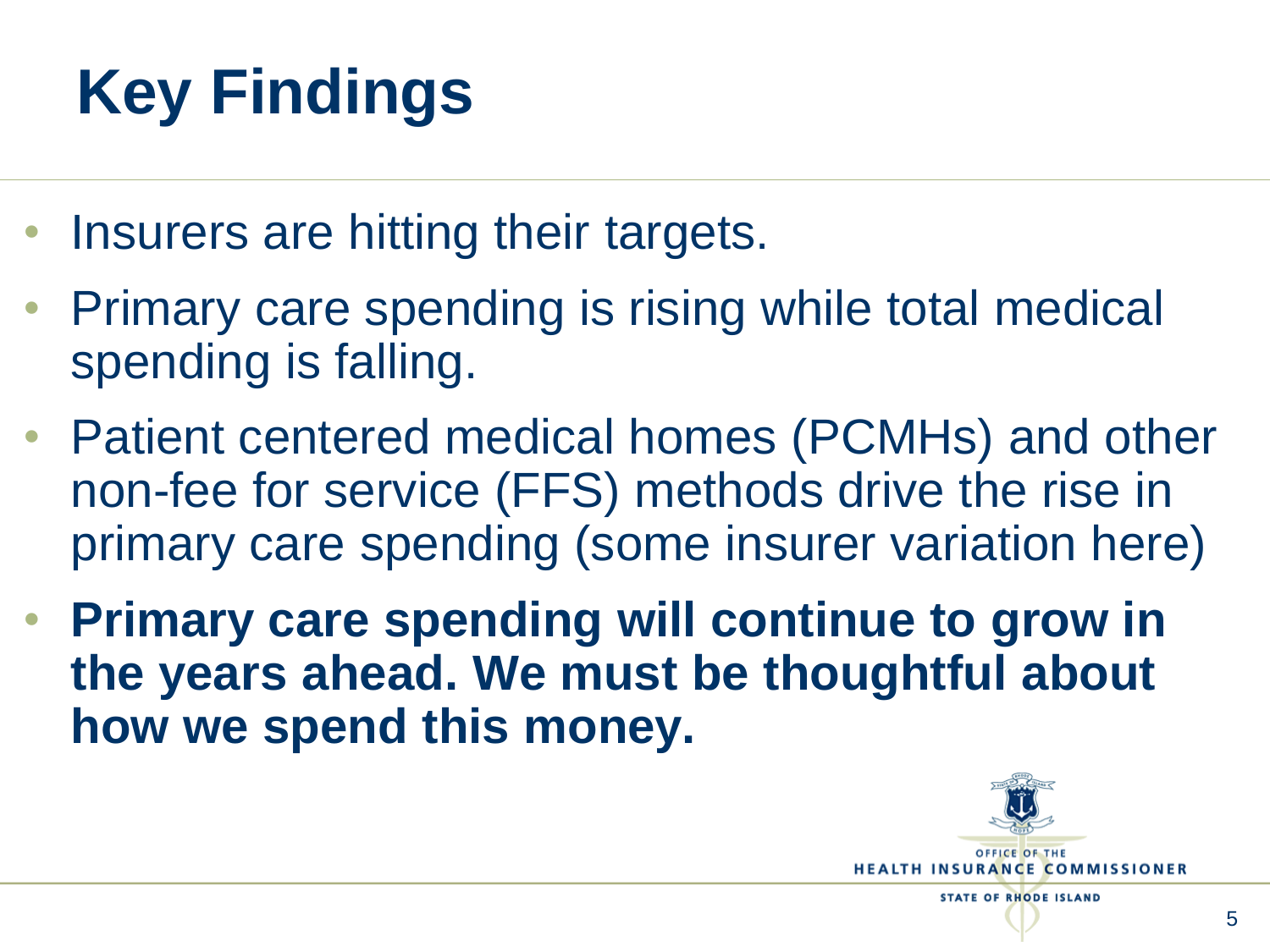

- Introduction
- Compliance
- Initial Policy Effects
- Future Direction

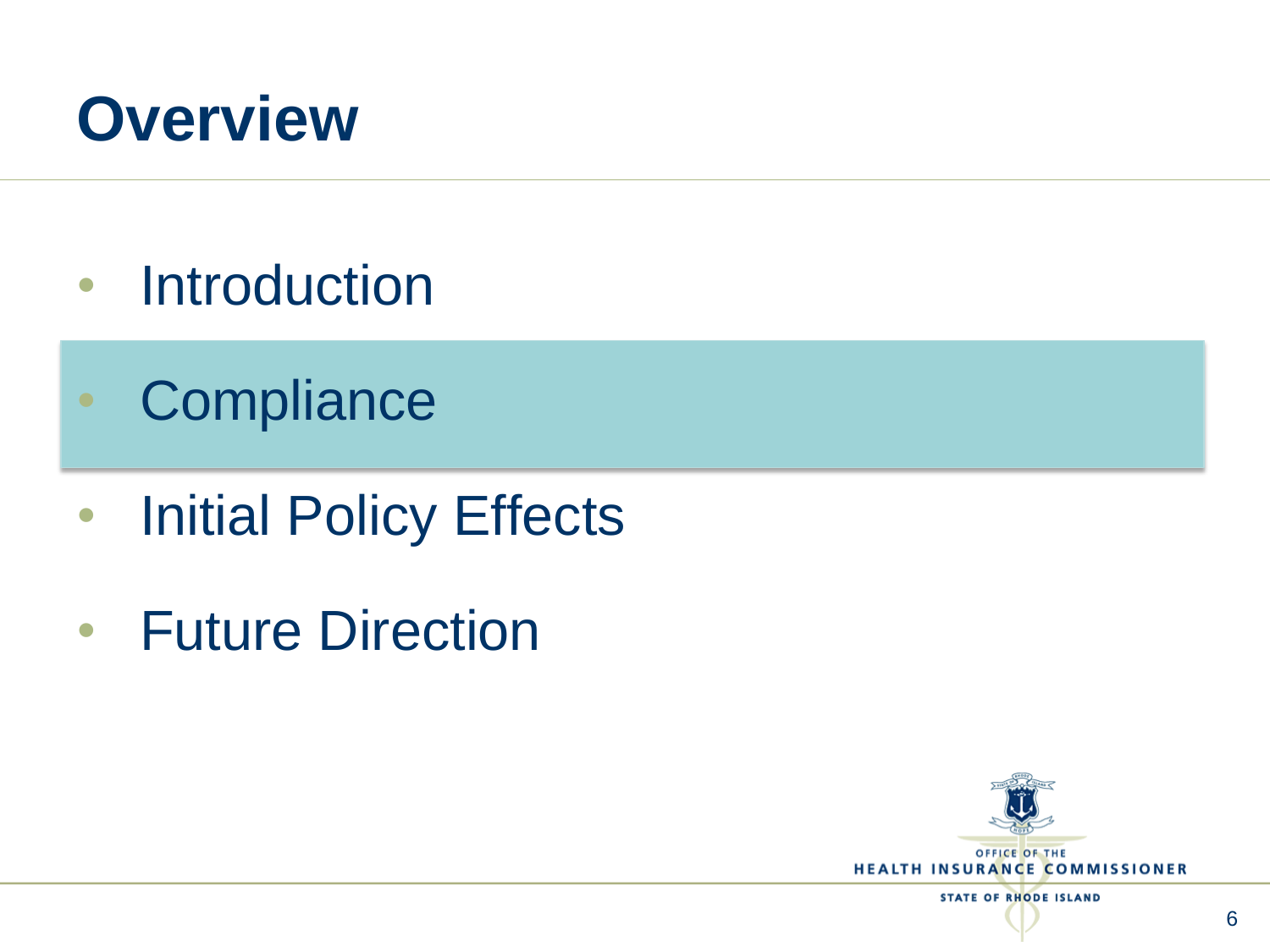#### **Insurers are Investing More in Primary Care**

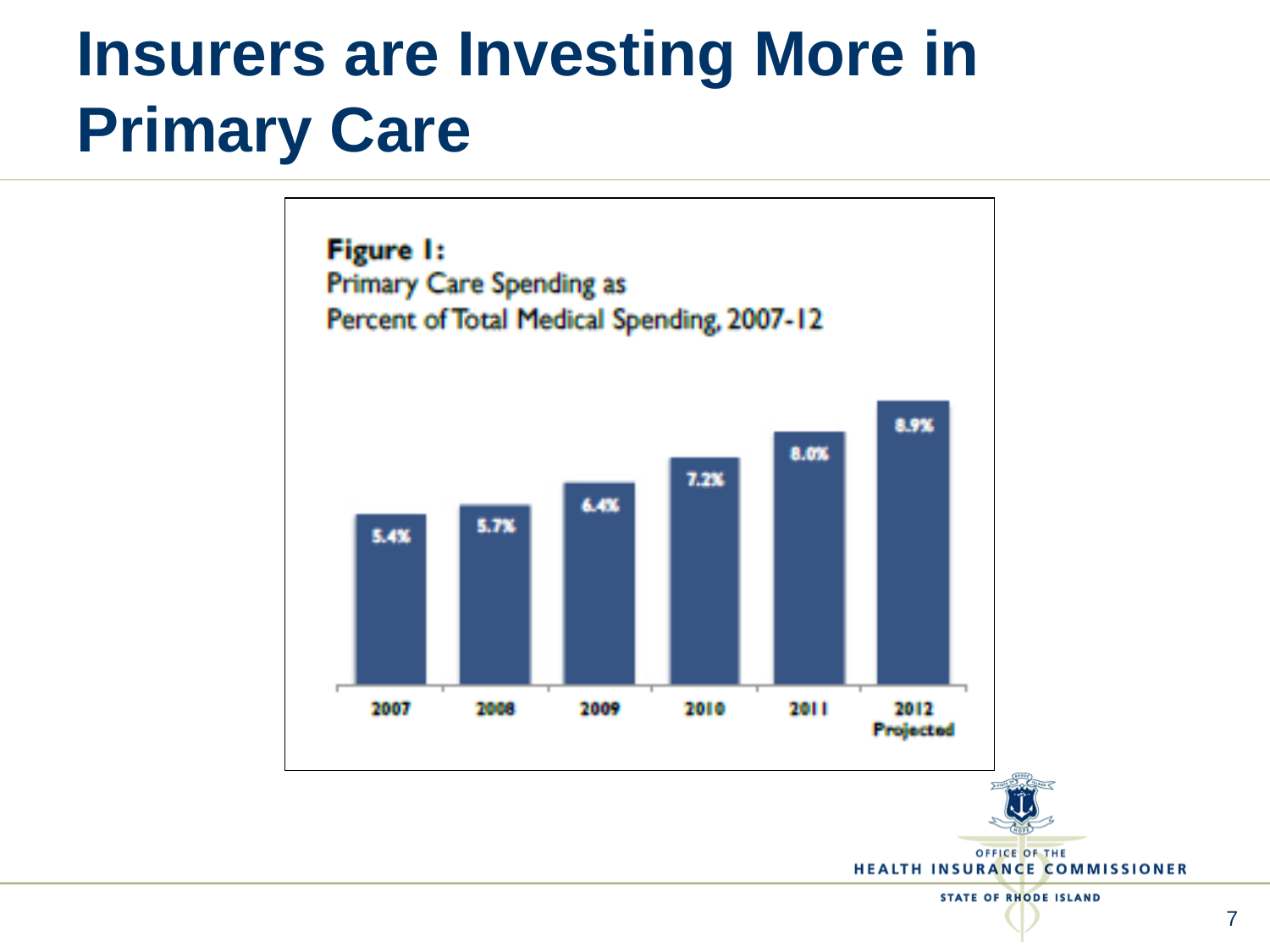### **Insurers are Hitting Their Primary Care Spending Targets**



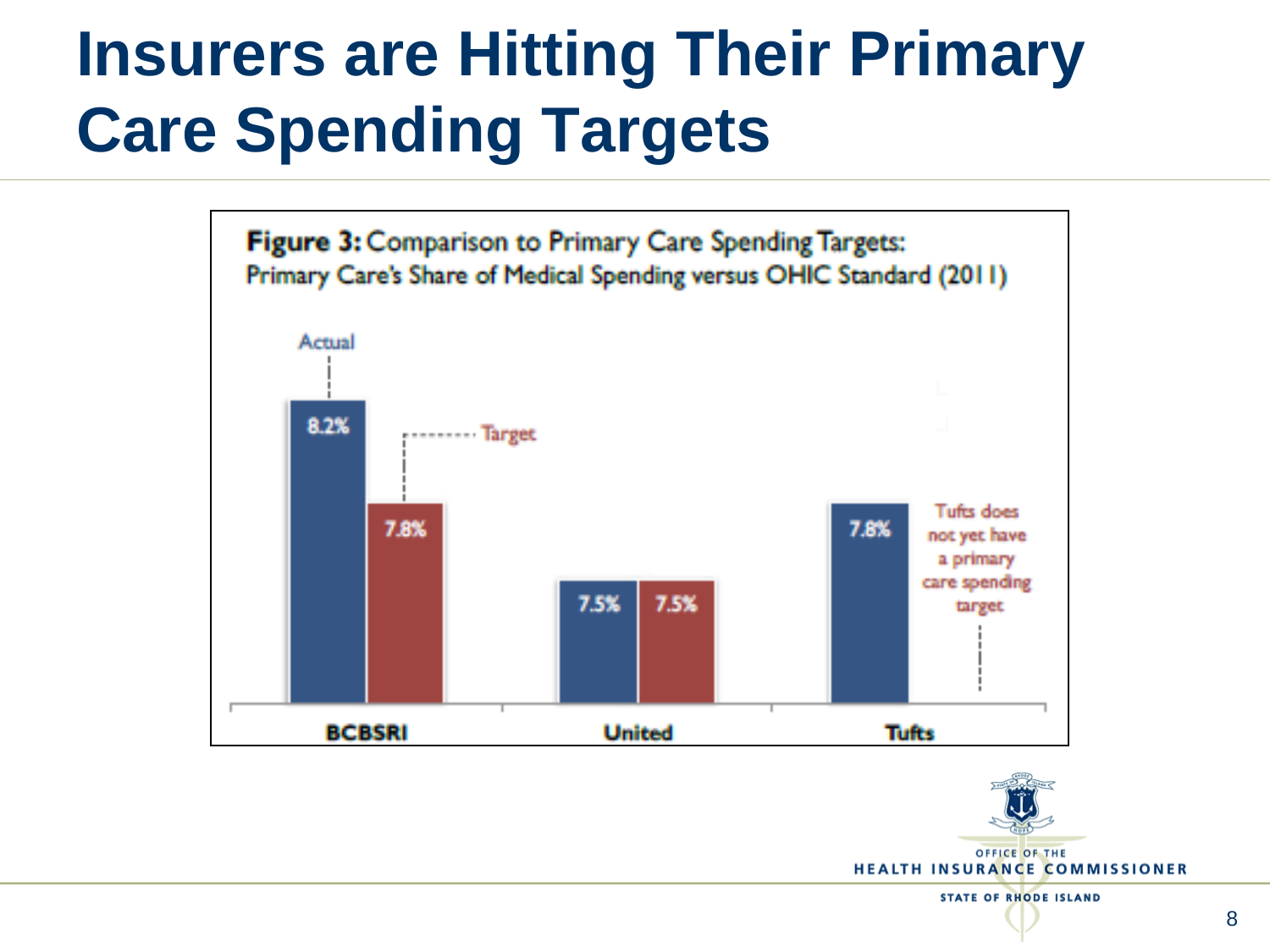### **Primary Care Spending is Growing While Total Medical Spending is Falling**





OFFICE OF THE **HEALTH INSURANCE COMMISSIONER**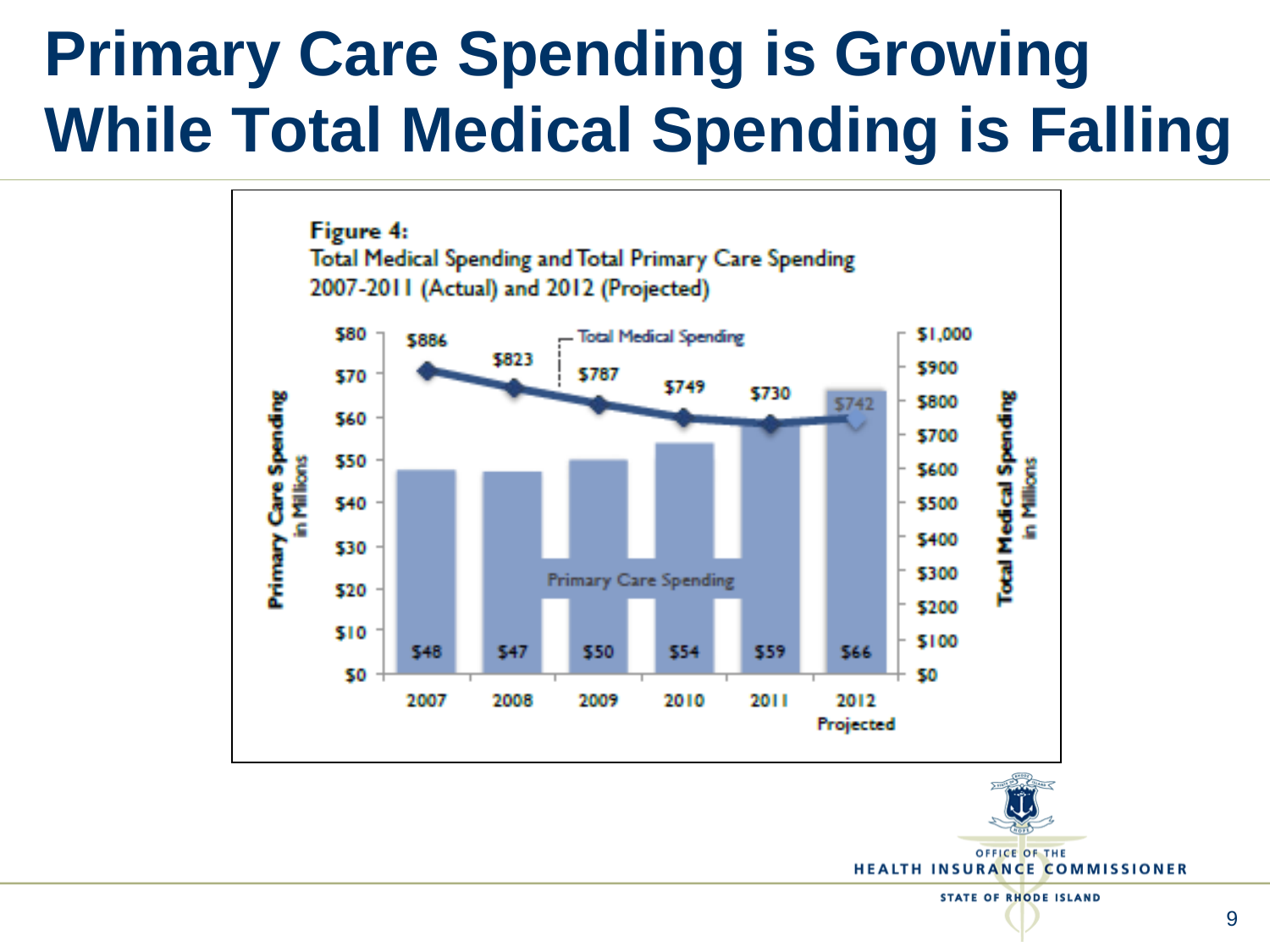# **Why is Total Medical Spending Falling?**

- The impact of the recent recession on enrollment and utilization
- The effect of the shift toward plan designs with more member cost sharing on utilization
- The shift to self-insurance's impact on fullyinsured enrollment

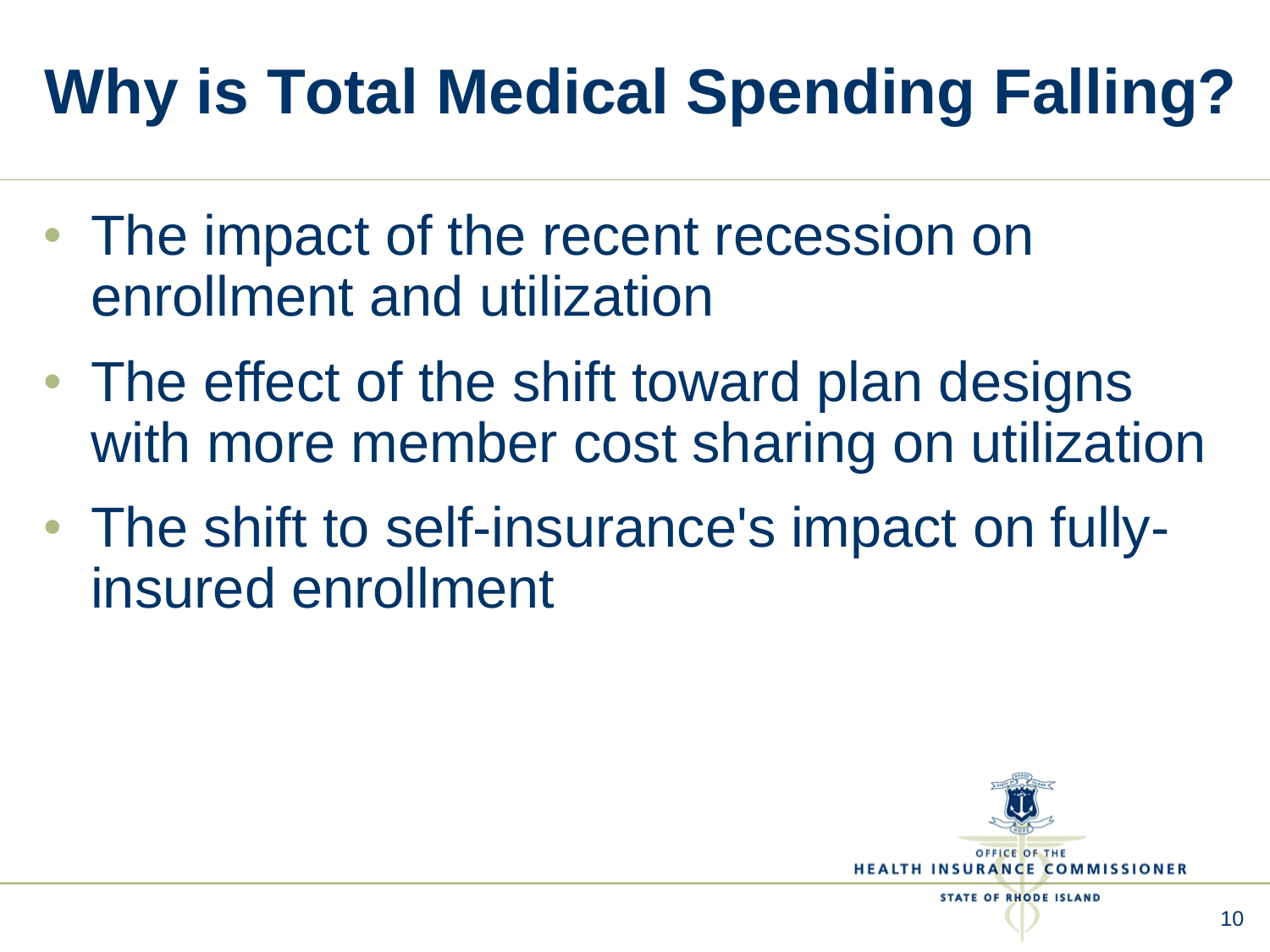

- Introduction
- Compliance
- Initial Policy Effects
- Future Direction

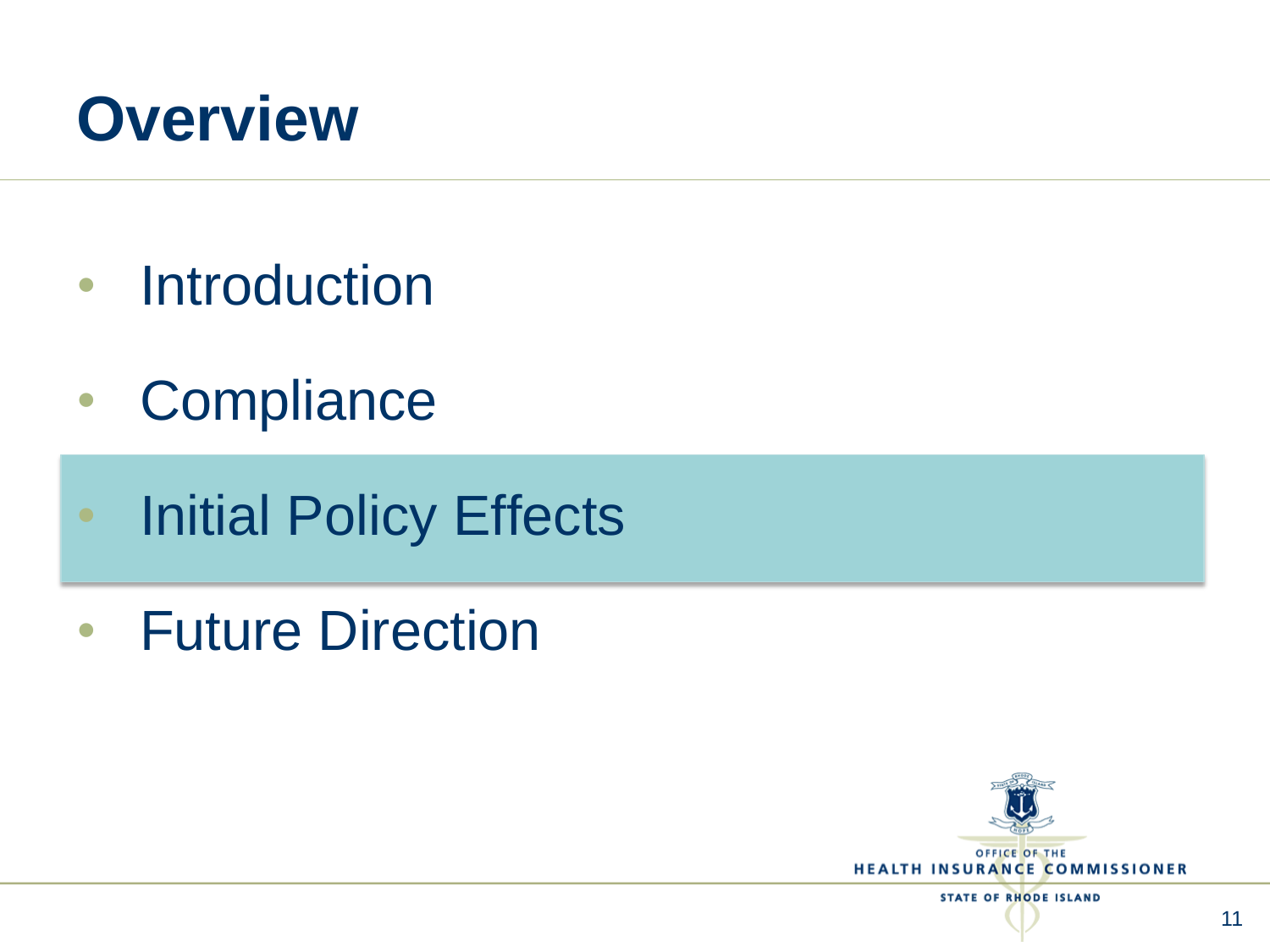#### **Insurers are Spending More on Non-FFS Types of Primary Care Investments**





**HEALTH INSURANCE COMMISSIONER**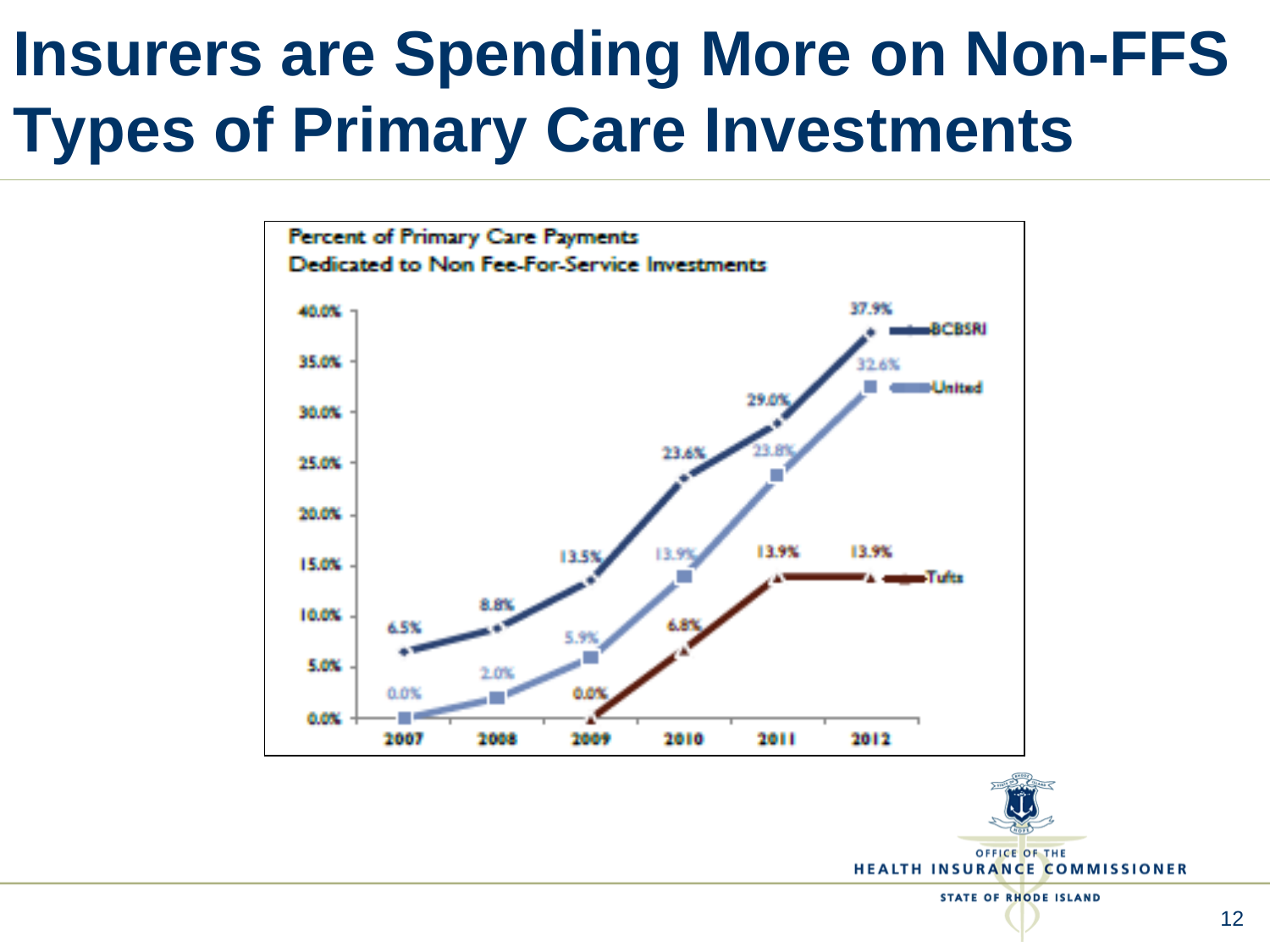### **Example of the Value of Investing in Non-FFS**

- Preliminary evidence from the Rhode Island Chronic Care Sustainability Initiative, the state's all payer PCMH project has shown:
	- Better delivery of preventive care
	- Increased patient satisfaction through enhanced access to providers and staff
	- Reduced use of high cost services. For example ,rates of hospitalization fell 6% when compared with non-PCMH practices

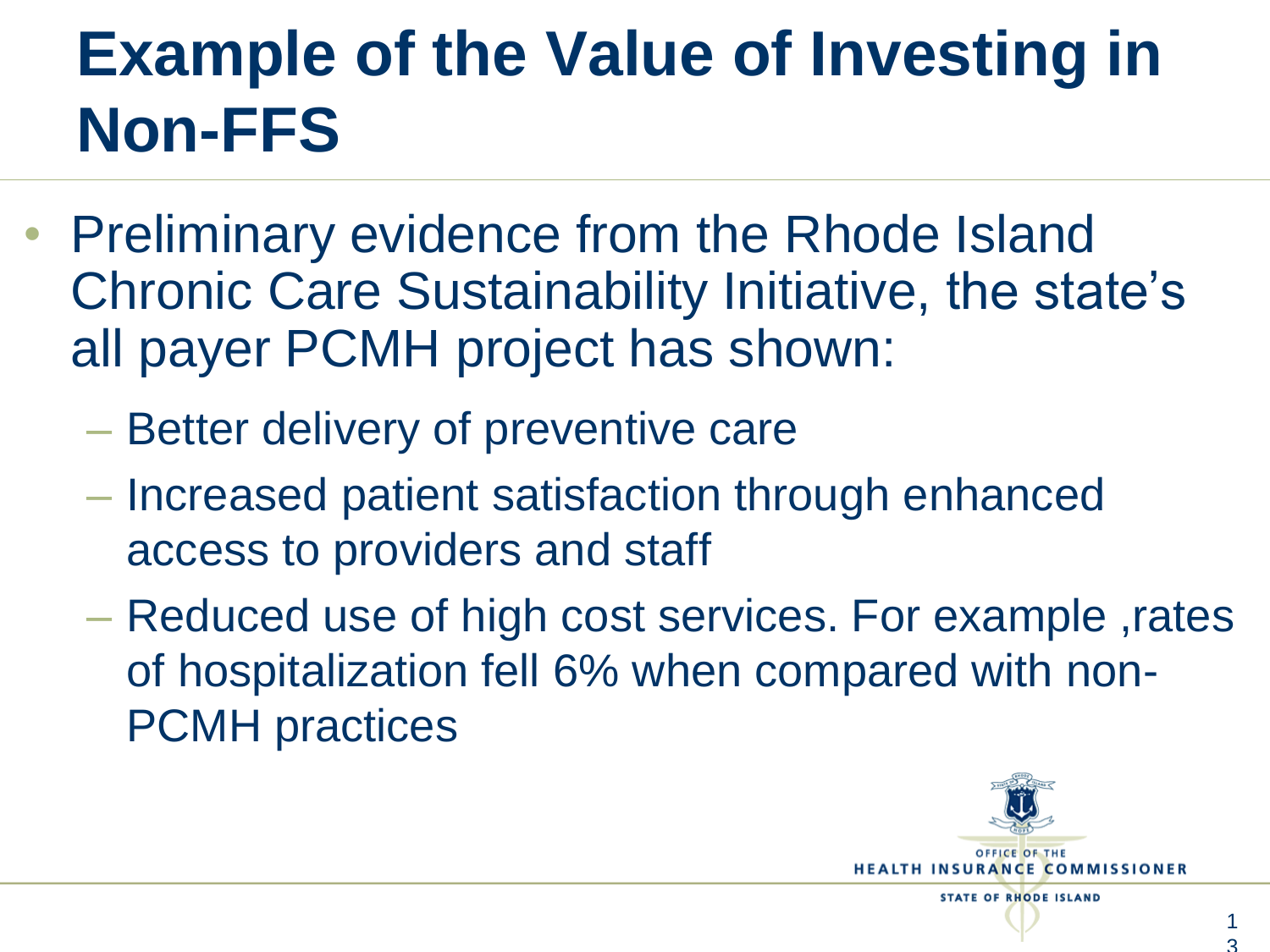#### **Overview**

- Introduction
- Compliance
- Initial Policy Effects
- Future Direction

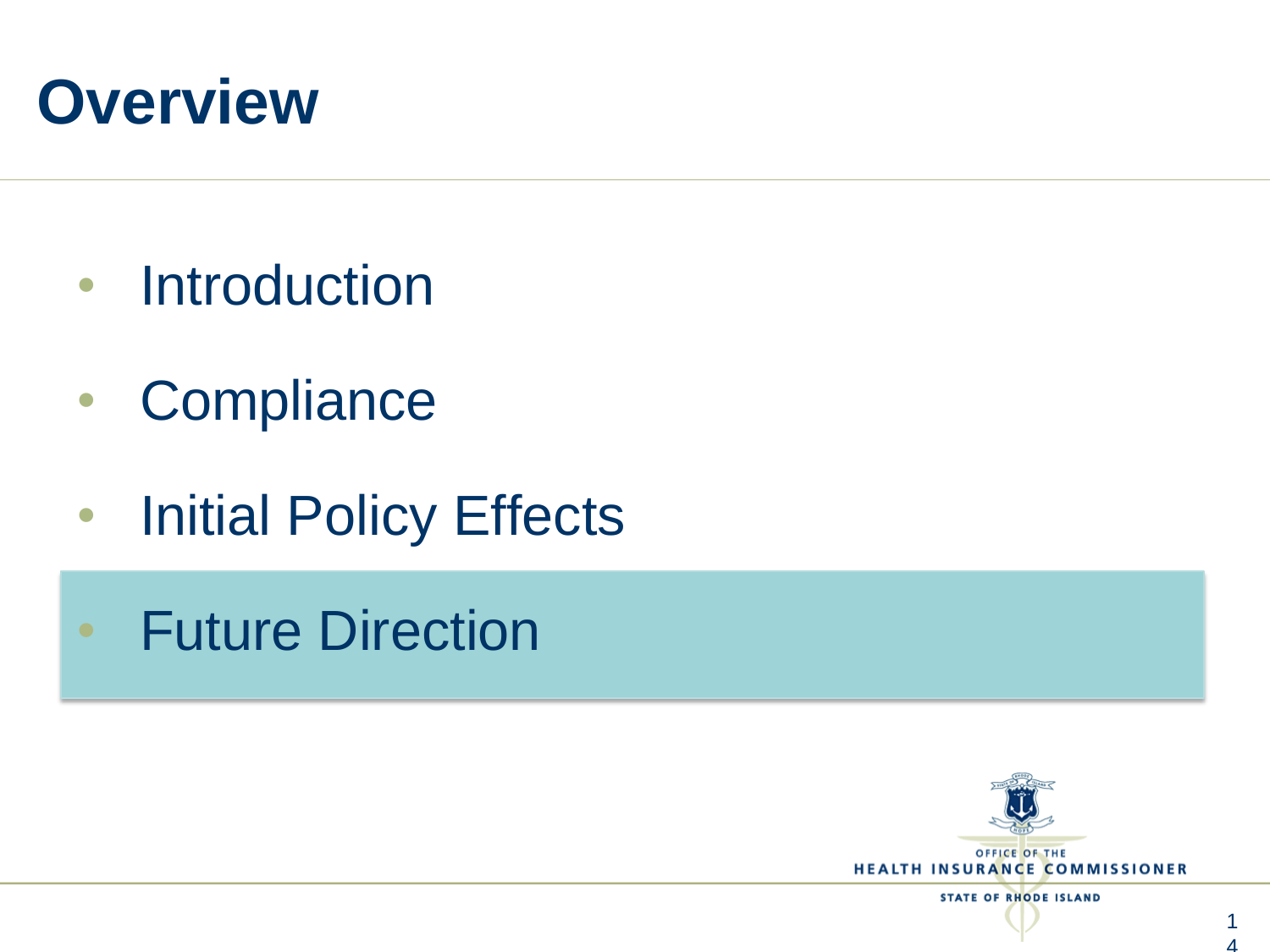### **By 2014: \$65 Million in Additional Primary Care Spending**



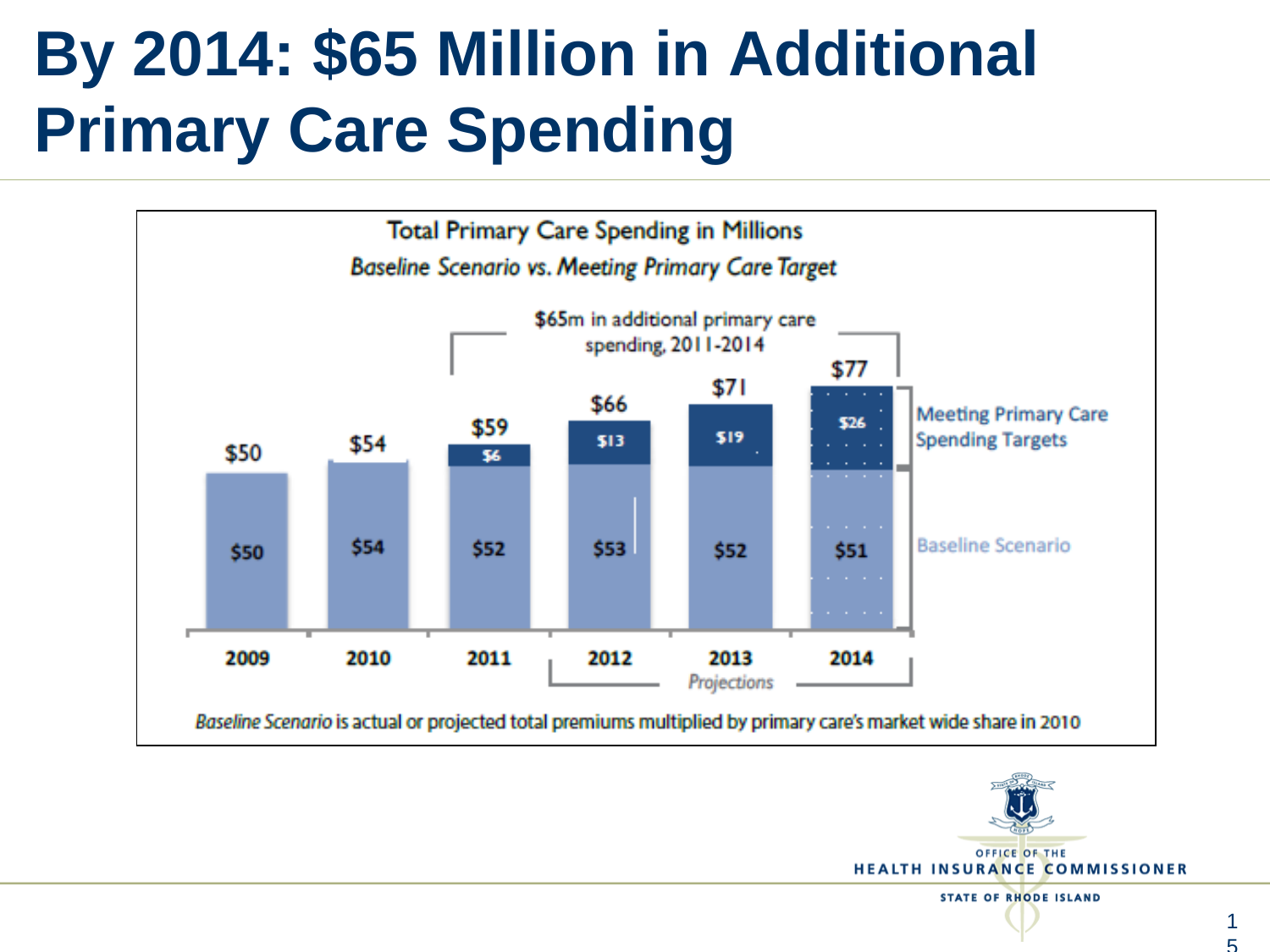### **Future Primary Care Spending Should Further Prioritize Non-FFS Investments**

- The question we must answer is not **whether** we should emphasize non-FFS investments, but rather **which** non-FFS investment should receive priority
- Why? Strategically directing insurers to make specific non-FFS investments will maximize the potential before us to build a system centered on affordable and coordinated care
- OHIC is looking to HIAC for guidance on this important issue

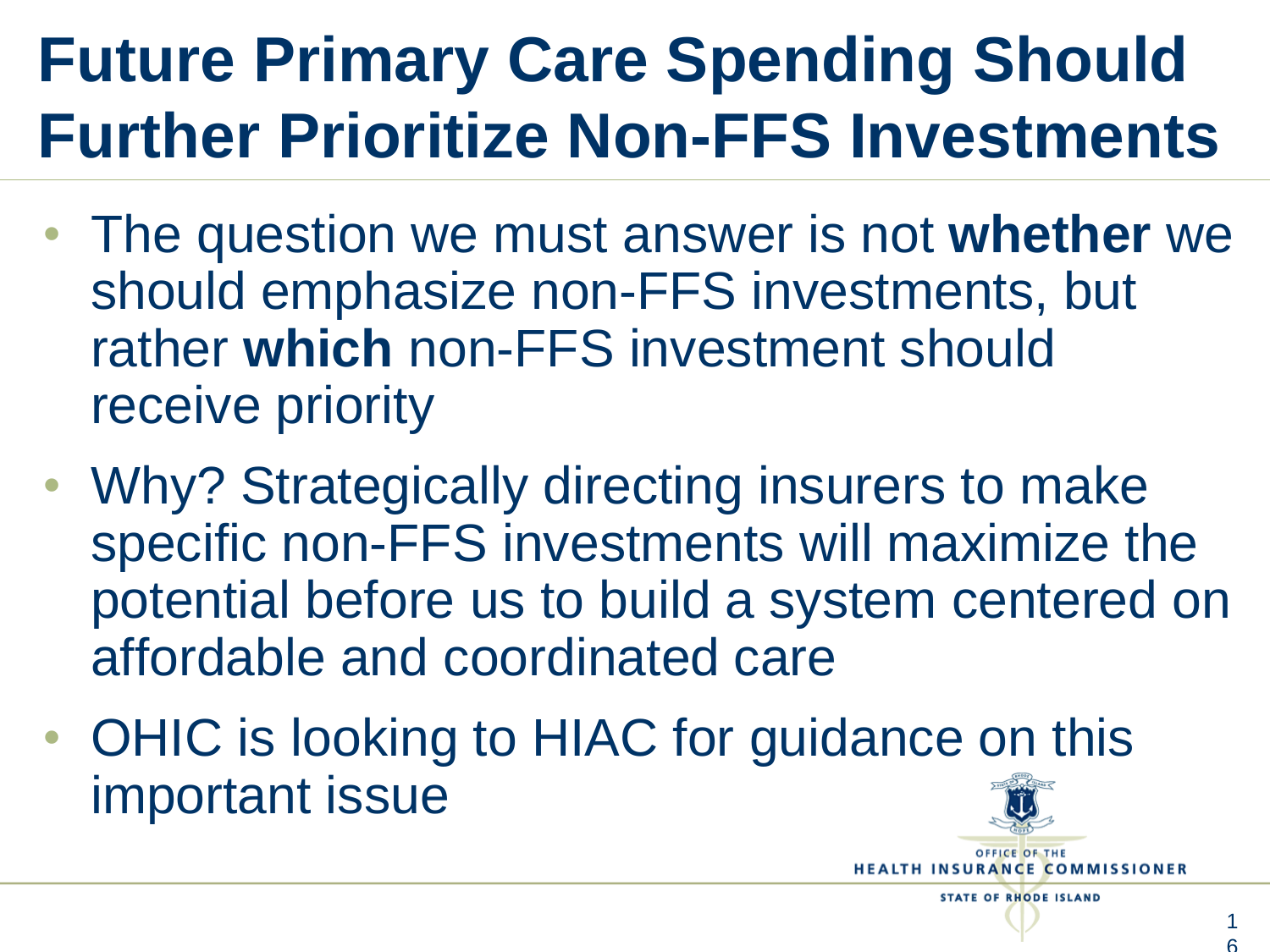## **Next Up**

- **November 2012 HIAC Meeting:** Begin development of recommendations on new primary care spend standard guidance
- **December 2012 HIAC Meeting:** Finalize recommendations on new primary care spend standard guidance
- OHIC issues new primary care spend standard guidance in December 2012 incorporating HIAC's recommendations

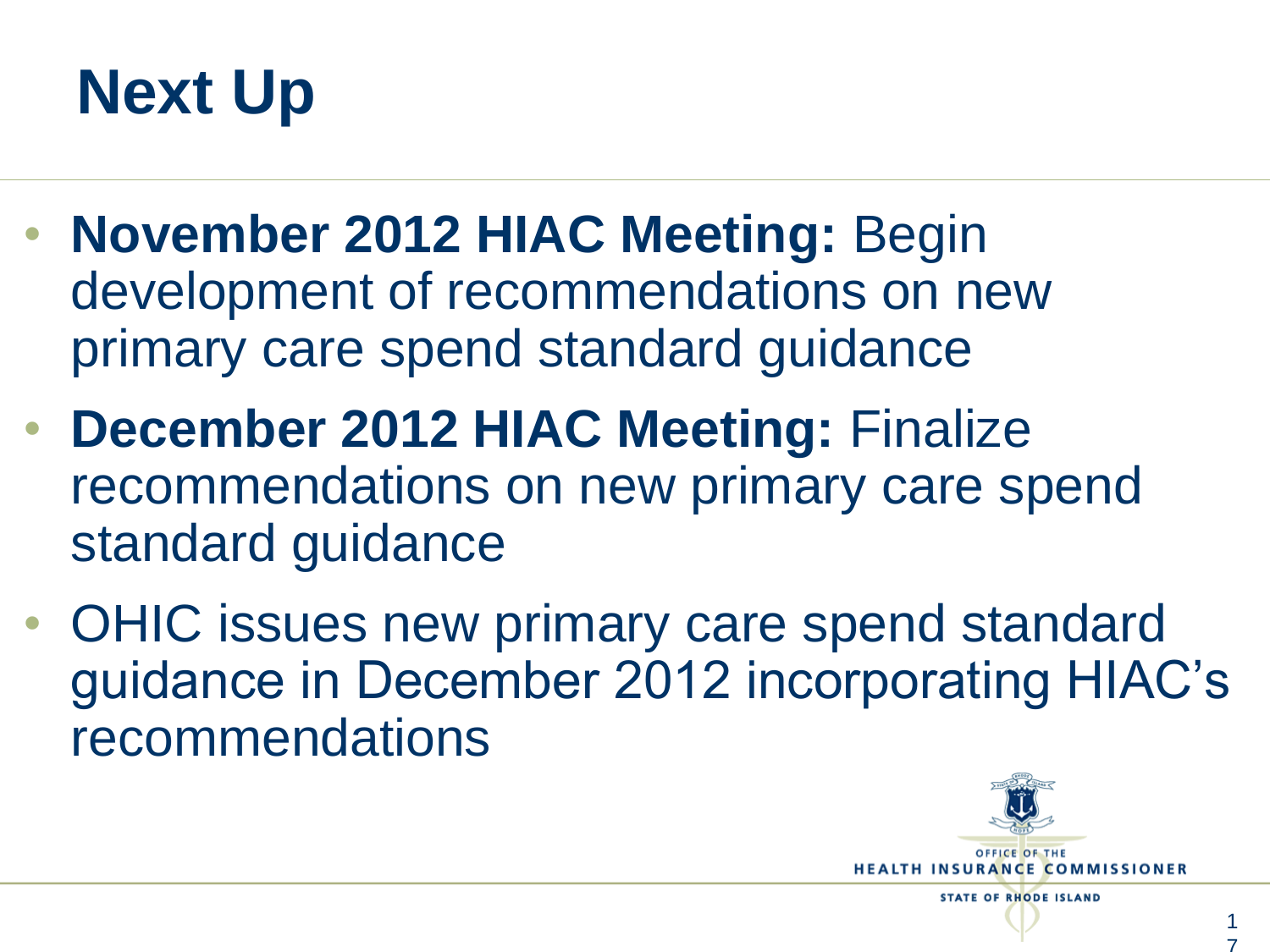### **Discussion Questions**

- How prescriptive should OHIC be in its new primary care spend standard guidance?
- Which primary care investments are working?
- What does HIAC need from OHIC to inform its discussions concerning recommendations?